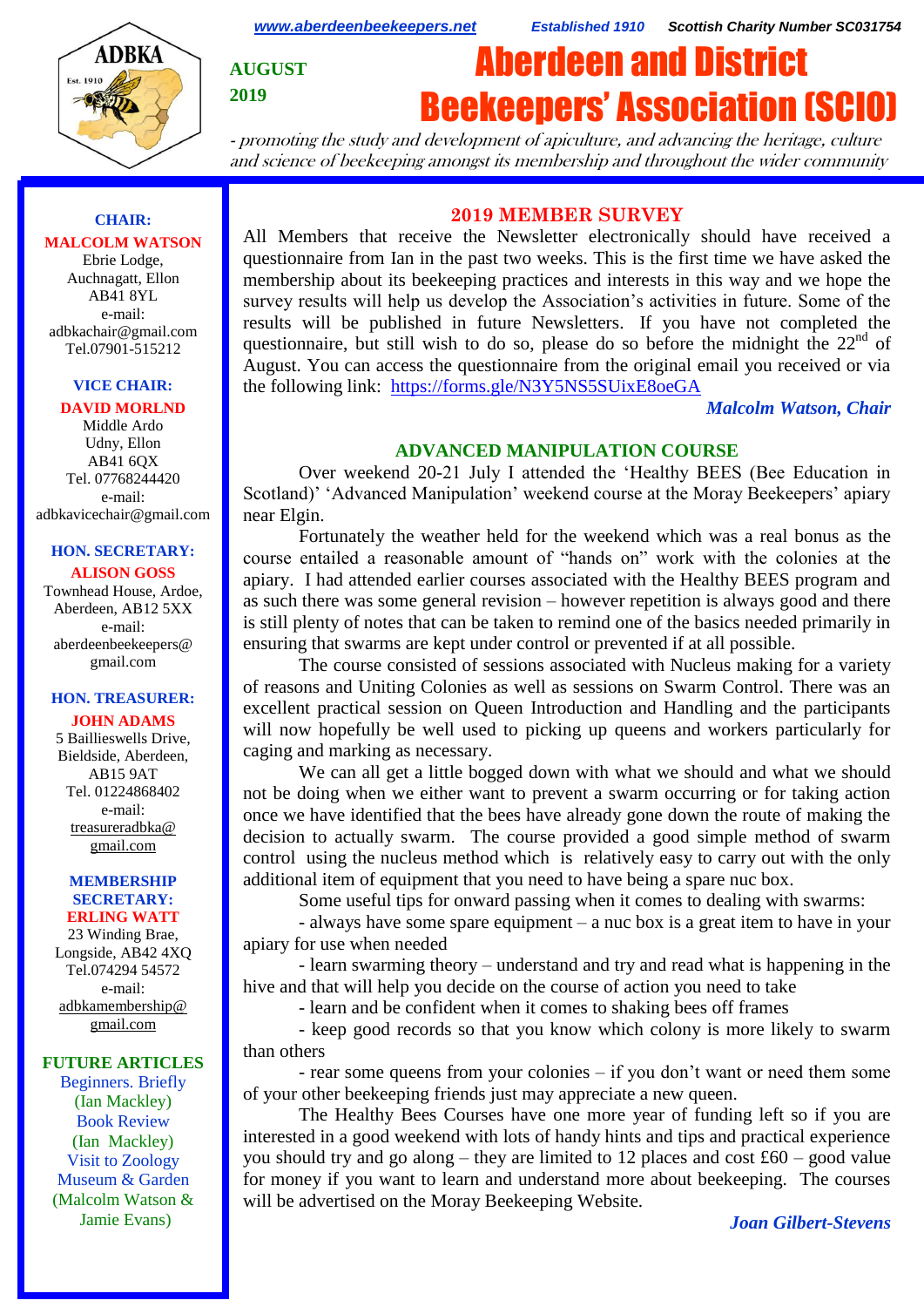# **DISEASE INSPECTION DEMONSTRATION – CRATHES 27TH JULY**

At the end of July the association benefited from an excellent demonstration by Kirsty Sutherland at the Crathes apiary. In hot sunshine one member sported one of the new "ventilated" bee suits, while others were forced to retreat into the shade as the meeting progressed. Kirsty herself wore a spotless light blue suit, and gave us some practical tips about apiary hygiene. This included adding a little washing soda to the washing machine when cleaning suits, and tucking the veil inside the body to protect it during the spin cycle.



Kirsty demonstrated how to inspect a colony for notifiable diseases, as well as describing other pests and diseases that may be noticed at this time of year. By handling the frames gently and by "speaking to the bees" Kirsty was able to take a detailed look at every frame with a minimum of smoke and without upsetting the bees. Kirsty found nothing of concern in this apiary, but was able to show how slightly discoloured brood cappings are sometimes an indicator of chalk brood within.

You may already be aware that Kirsty has moved on from her position at Thainstone and is no longer the government bee inspector for this area. Members requiring advice or wishing to report notifiable diseases should either contact the

Thainstone office on 0300 2446822 or email **[Bees\\_Mailbox@gov.scot](mailto:Bees_Mailbox@gov.scot)**

*Malcolm Watson*

## *PRIME FOUR APIARY*

ADBKA was approached in February by Prime Four at Kingswells with a view to setting up a small apiary within the Prime Four Business Park. Initial discussions were held between Graham Torrie, Dave Morland and Prime Four. The opportunity to run this apiary was advertised in the February newsletter and interested parties requested.

I was very interested and was delighted to get the job, further meetings were then held with Prime Four to finalize the details.



The management and tenants of Prime Four have provided a purpose build compound within the business park. This is an area with a picket fence around it, slabbed inside for placing the hives on.

Four of the tenants, CNOOC, Apache, Transocean and the Kingswellies Nursery each sponsored and bought a completely assembled National Hive. I provided the bees and look after the apiary, three hives are now colonized and all are doing well. I have had great support from Keith Symon and his team who manage and look after the Prime Four Business Park.

So far I have only had one interested person, a lady from the Prime Four community who was keen to volunteer and also learn with a view to eventually keeping bees herself. Hopefully this will increase as the apiary becomes established and we can promote beekeeping within the Prime Four community.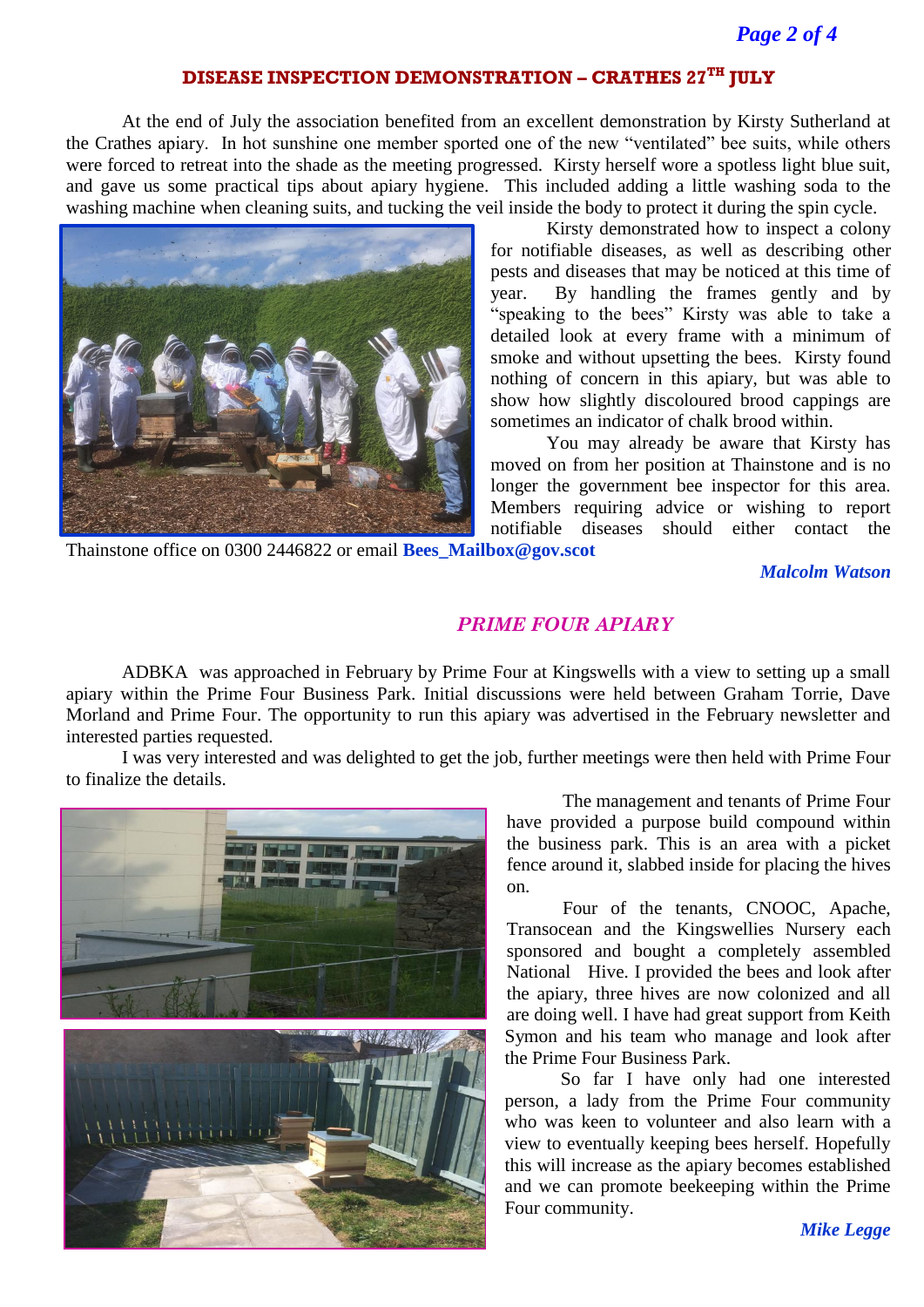## **BEGINNERS, BRIEFLY…**

# *An occasional article aimed at helping the novice through the beekeeping year.* **AUGUST**

Let's assume July and August have had great weather and you have a crop in your supers. The season is drawing to a close – the availability of pollen and nectar is significantly reducing and the queen's lay rate is decreasing.

#### **IS THE HONEY RIPE?**

By ripe, we mean with a water content of less than about 18%. Any higher and the honey will likely ferment in due course. Honey that has been capped with wax is ripe, as the bees don't want it fermenting over winter either. Uncapped honey will probably also be present and may be ripe too. Test it by holding the frame horizontally over the top of the super and give it a firm shake. Any drops of nectar indicate it is not ripe enough. You can always help the bees with the ripening process by moving capped super frames to the outside and uncapped ones into the middle. The water content of honey can also be easily tested with a refractometer. The Association has one to loan, and they are relatively inexpensive to buy. Once the honey is ripe, the super can be removed and extracted.

#### **HOW DO I GET THE BEES OUT OF THE SUPER?**

The most popular method of clearing bees from supers is probably the Porter bee escape - white plastic 'one-way bee 'valves'' that fit into holes in the crownboard which is then temporarily positioned between the supers and the brood box, with the central hole in the escape(s) uppermost. Do not routinely 'store' Porter escapes in position in the crownboard as the bees will propolise them and if you do not clean them up, they will not work when needed. You must check and set the springs to a bee's width, or about 3mm. Too narrow and the bees can't pass; too wide and they can get back into the super. Use two Porter escapes if your board has two holes. I find 'Porter clearing' generally takes at least two days to complete. 'Rhombus' escapes which have no moving parts and cost little more than Porter escapes will clear supers in a few hours. They can be temporarily pinned underneath the central hole in a crownboard although I find them a little deeper than the board rim frame so I have dedicated rhombus clearer boards. Do not leave clearer boards on longer than necessary.

When you remove the super; (a) be prepared with a bee brush or feather to remove any stragglers, (b) handle the super with the consideration that a fine food product deserves – don't just put it open-bottomed on the ground for instance, and (c) in the apiary cover it so bees can't return to it (a couple of blank boards are handy) and remove it promptly to a warm, hygienic place where bees can't get at it, because they will very quickly find it if they can. Expect grumpy bees after you have removed supers.

Space precludes discussion of honey extraction and products of the hive. There is a whole world of knowledge and skills (and mess!) out there for you to explore.

When you have extracted the honey, you are left with 'wet' supers containing residual honey and with the surface of the comb messed up from uncapping. They can be stored like this, although I have no experience of doing so. To get 'dry' supers for winter storage, put them back on the hive above a crownboard with the holes open for a couple of days. The bees will take the residual honey downstairs, tidy up the wax, and the super can be cleared again and removed.

Now you need to be thinking about feeding and varroa treatment. More on this next month, but in the meantime, if there are little stores in the brood box, feed 2:1 syrup until stores are adequate, then start varroa treatment. Immediate feeding may be critical if an extended period of bad weather comes along, as the hive is still relatively populous and will quickly go through what little stores it has.

*Ian Mackley*

Aberdeen Bee Supplies Jock McGregor is the local agent for Thorne Beekeeping Equipment. Contact him on 01224 790468 or e-mail: [aberdeenbeesupplies@hotmail.com](mailto:aberdeenbeesupplies@hotmail.com)